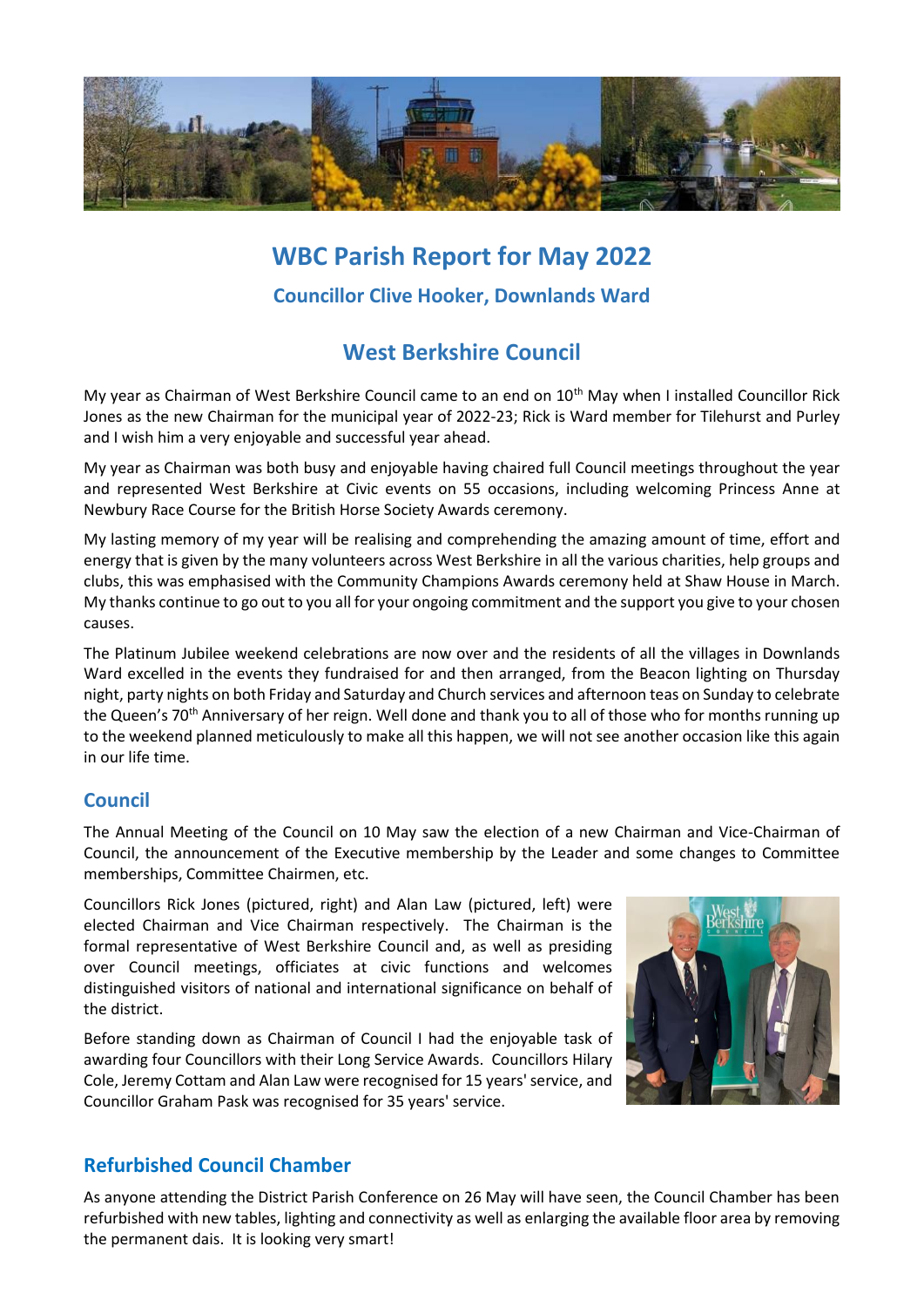#### **Executive**

The nine Councillors making up the Executive, the main decision-making body of the Council, were confirmed at the meeting. The Executive takes key decisions – those that affect two or more wards or where decisions will have a significant impact on the Council's budget.

Joining Council Leader Lynne Doherty on the Executive will be eight other Councillors, including Graham Bridgman who remains as Deputy Leader, and Tom Marino who has been appointed to the Executive for the first time since he was elected in 2019. Tom replaces Hilary Cole who has stepped down after 13 years as a member of the Executive.

The full Executive membership, announced by the Leader, Lynne Doherty, is as follows:

- Cllr Lynne Doherty Leader of Council
- Cllr Graham Bridgman Deputy Leader of Council, Health and Wellbeing
- Cllr Jo Stewart Adult Social Care
- Cllr Dominic Boeck Children, Young People and Education
- Cllr Richard Somner Planning, Transport and Countryside
- Cllr Steve Ardagh-Walter Environment and Transformation
- Cllr Ross Mackinnon Finance and Economic Development
- Cllr Howard Woollaston Housing, Leisure and Culture
- Cllr Tom Marino Internal Governance and Strategic Partnerships

#### **HM The Queen's Platinum Jubilee**

#### *Special Platinum Jubilee Bus Travel in West Berkshire*



Following the success of the free bus travel offer last Christmas and for the recent Easter weekend, most bus journeys starting in West Berkshire over the Jubilee weekend (2-5 June) will be completely free.

This initiative has been developed by West Berkshire Council in partnership with Reading Buses and Thames Travel, and will be valid on any Reading Buses, Newbury & District, or Thames Travel services within West Berkshire.

#### *Road Closures*

With numerous events taking place over the special four-day weekend, including the Big Jubilee Lunch on Sunday 5 June encouraging neighbourhoods to get together to celebrate, a huge vote of thanks to the WBC Traffic and Road Safety team, who have been extremely busy behind the scenes processing applications and arranging all the necessary signage with WBC's contractor Volker Highways (the road closure signs are being organised in advance and will be supplied free of charge for event organisers to collect and return as part of their application).

Over the weekend there will be 64 events taking place, with Volker Highways providing road signs to 55 of these (a total of 180 road signs).

Thanks are also due to the WBC Insurance Team, who have arranged public liability insurance for the street parties at no cost to the organisers.

You can find out more about where the road closures will take place on the [interactive map.](https://www.westberks.gov.uk/roadworksmap)

More information on Council events taking place over the Platinum Jubilee weekend can be found on the [dedicated Jubilee page.](https://info.westberks.gov.uk/jubilee)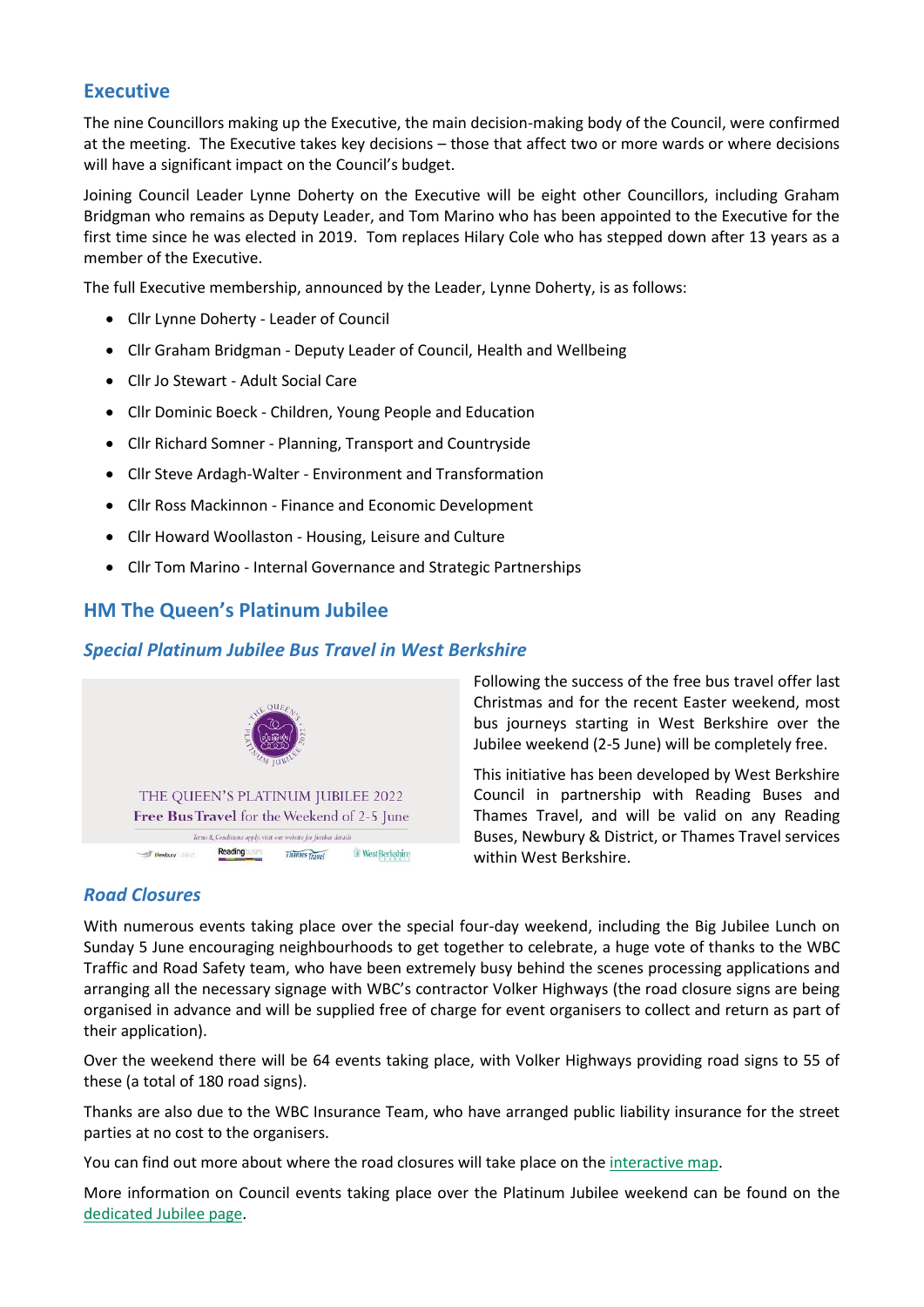## **Finance**

#### *Council top nationally for overall performance and amongst the best for value for money*

According to independent research by money.co.uk, out of 304 local authorities surveyed nationally, WBC is one of the top ten (eighth) for value for money, and top for overall performance.

The research analysed a variety of council services - recycling levels, road conditions, crime rate, percentage of good or outstanding schools and care homes. The report found the district scored well on road maintenance compared to other councils and was the highest scorer on social care.

Across key areas West Berkshire Council scored highly out of ten:

- Road Maintenance 9.06
- Household Waste Recycling 7.59
- Education 8.99
- Social Care 9.77

The overall performance score for West Berkshire Council was 8.49 out of 10 – top of all 304.

Of the top 15 authorities, eight are London Boroughs and three are Metropolitan Districts (all Manchester) (with all of them "N/A" for road maintenance). That leaves three Unitary Councils, all in Berkshire - Windsor & Maidenhead (third for value for money and 13<sup>th</sup> for overall performance), WBC (eighth and first) and Wokingham (13<sup>th</sup> and fifth), with Maldon District Council in Essex completing the 15 (at 15<sup>th</sup> and 11<sup>th</sup>).

The top ten are detailed below and for more information about how WBC spends taxpayer's money, see https://info.westberks.gov.uk/councilspending.

| <b>Rank</b>  | <b>District</b>       | <b>Road</b><br>maintenance<br>score $(10)$ | <b>Household</b><br>waste<br>recycling<br>score (/10) | <b>Crime</b><br>score<br>(10) | <b>Fire</b><br>service<br>score<br>(10) | <b>Education</b><br>score $(10)$ | <b>Social</b><br>care<br>score<br>(110) | <b>Final</b><br>value<br>score<br>(10) | <b>Overall</b><br>Performance<br><b>Score (/10)</b> |
|--------------|-----------------------|--------------------------------------------|-------------------------------------------------------|-------------------------------|-----------------------------------------|----------------------------------|-----------------------------------------|----------------------------------------|-----------------------------------------------------|
| 1            | Wandsworth            | N/A                                        | 0.13                                                  | 4.65                          | 10.00                                   | 8.75                             | 9.63                                    | 7.85                                   | 6.63                                                |
| $\mathbf{2}$ | Wigan                 | 9.61                                       | 8.80                                                  | N/A                           | 8.47                                    | 7.07                             | 8.29                                    | 5.03                                   | 8.45                                                |
| 3            | Windsor & Maidenhead  | 5.62                                       | 7.96                                                  | 6.47                          | 7.50                                    | 9.83                             | 5.75                                    | 4.88                                   | 7.19                                                |
| 4            | Westminster           | N/A                                        | 0.33                                                  | 0.08                          | 10.00                                   | 7.63                             | 1.34                                    | 4.68                                   | 3.88                                                |
| 5            | Bromley               | N/A                                        | 4.62                                                  | 5.89                          | 10.00                                   | 9.79                             | 8.83                                    | 4.63                                   | 7.83                                                |
| 6            | Merton                | N/A                                        | 4.11                                                  | 6.43                          | 10.00                                   | 9.34                             | 8.83                                    | 4.53                                   | 7.74                                                |
| 7            | <b>Bolton</b>         | 9.26                                       | 8.06                                                  | N/A                           | 8.47                                    | 7.11                             | 8.09                                    | 4.34                                   | 8.20                                                |
| 8            | <b>West Berkshire</b> | 9.06                                       | 7.59                                                  | 8.02                          | 7.50                                    | 8.99                             | 9.77                                    | 4.32                                   | 8.49                                                |
| 9            | Kensington & Chelsea  | N/A                                        | 0.27                                                  | 0.85                          | 10.00                                   | 9.86                             | 7.73                                    | 4.31                                   | 5.74                                                |
| 10           | <b>Trafford</b>       | N/A                                        | 8.16                                                  | N/A                           | 8.47                                    | 9.09                             | 3.85                                    | 4.30                                   | 7.39                                                |

## *Grant figures announced*

The Economic Development team in West Berkshire is focused on helping businesses in the district to succeed and thrive through the support WBC offer. In the past 2 years, helping businesses through the Covid pandemic has been the focus of the team and they have distributed a huge amount of grant funding to help businesses recover and grow, in collaboration with the Business Rates team:

- 20 businesses have received a share of over £85k in Welcome Back Business Grants;
- 44 businesses have received a share of £700k from the Additional Restrictions Grant (ARG) Challenge Fund;
- 450 businesses have received a share of £6.42m from the ARG Funding.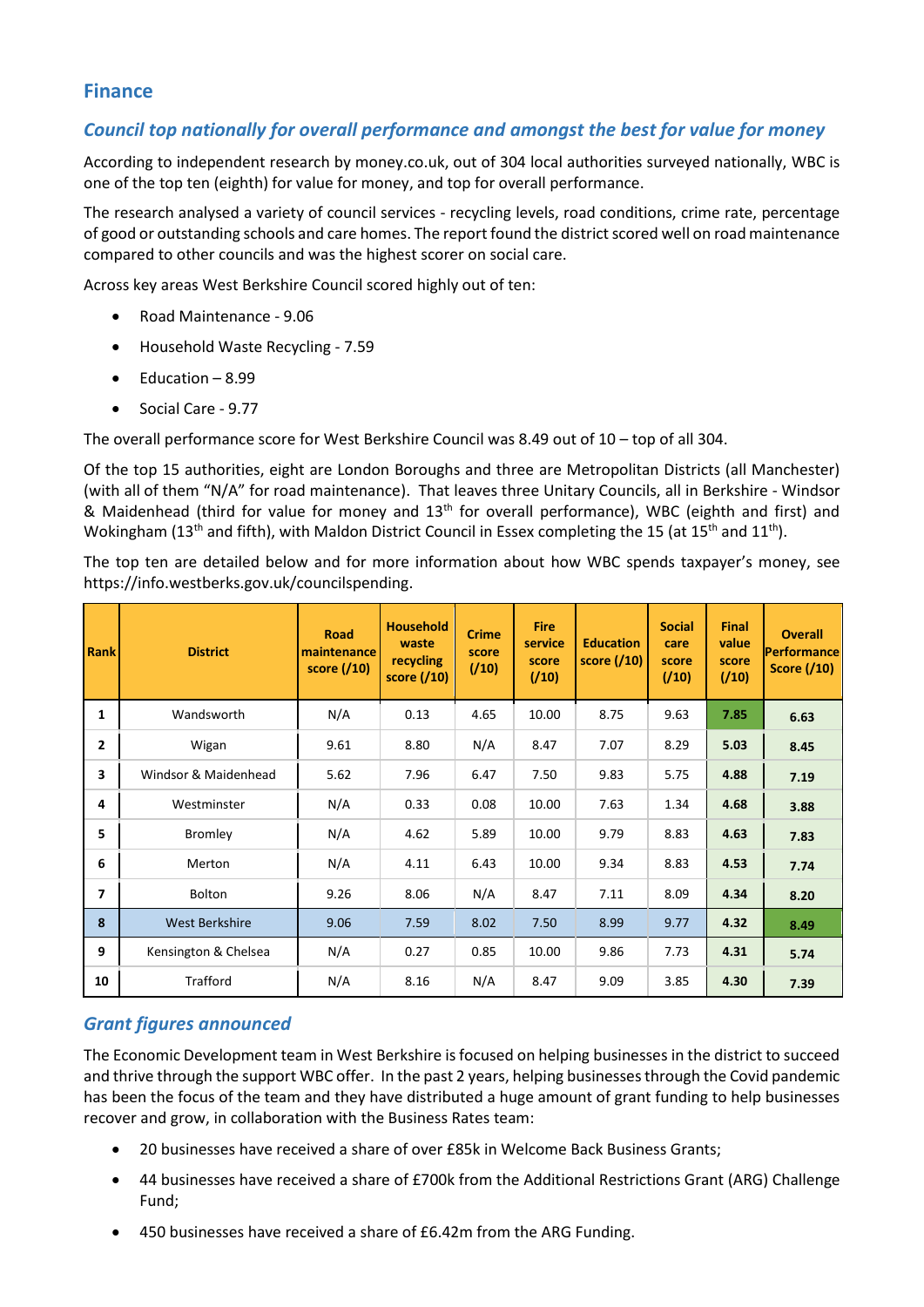#### *Household Support Fund Scheme extended*

The Household Support Fund has been extended until the end of September to support vulnerable households most in need of help with significantly rising living costs.

To date the fund has successfully helped support over 1,400 households to pay for energy bills, food and clothing. The funding has also supported 4,000 children across West Berkshire by providing Free School Meal vouchers, recognising the additional financial pressure during this time.

The funding is limited and will be made available to assist vulnerable residents, pensioners and children across West Berkshire. To read the criteria and apply for the Household Support Fund, please visit [here.](http://westberks.gov.uk/householdsupportfund)

### **Culture**

#### *Antiques & Brocante Market*

Shaw House in Newbury is hosting an Antiques & Brocante Market on Sunday 14 August.

This unique French-style Brocante market is making a welcome return to Shaw House, offering antiques, vintage, retro, bric-a-brac and decorative arts items plus vinyl records outside on the Great Lawn. It is a great day out for all the family with free entry to explore the House. Street food will be available outside, plus light refreshments from the café and pre-prepared picnics are available to order from [www.westberkshireheritage.org/whats](http://www.westberkshireheritage.org/whats-on)[on.](http://www.westberkshireheritage.org/whats-on)



## **Education**

#### *Children's Services retains 'Good' rating*

WBC's Children's Services has retained its 'Good' status following the latest inspection from Ofsted. It follows a visit from Inspectors, who spent a week with the Children and Family Service in March.

Building on the progress made during the last inspection, WBC achieved 'Good' across all four inspection areas:

- The impact of leaders on social work practice with children and families;
- The experiences and progress of children who need help and protection;
- The experiences and progress of children in care and care leavers;
- Overall effectiveness.

The report praised the effectiveness of "strong, stable and child-focused leadership team" and said "Leaders in West Berkshire demonstrate a strong political and corporate commitment to achieving the best outcomes for children and families". It also recognised the experience that West Berkshire has in supporting asylumseeking children, noting that unaccompanied children are met with kindness when they arrive here.

In particular, the report noted the introduction of an early response hub through which highly effective working relationships have been developed with universal, voluntary and community services. It means that children and families benefit from help and support at the earliest opportunity, provided by a range of skilled services and valued partners who serve the children and families of West Berkshire.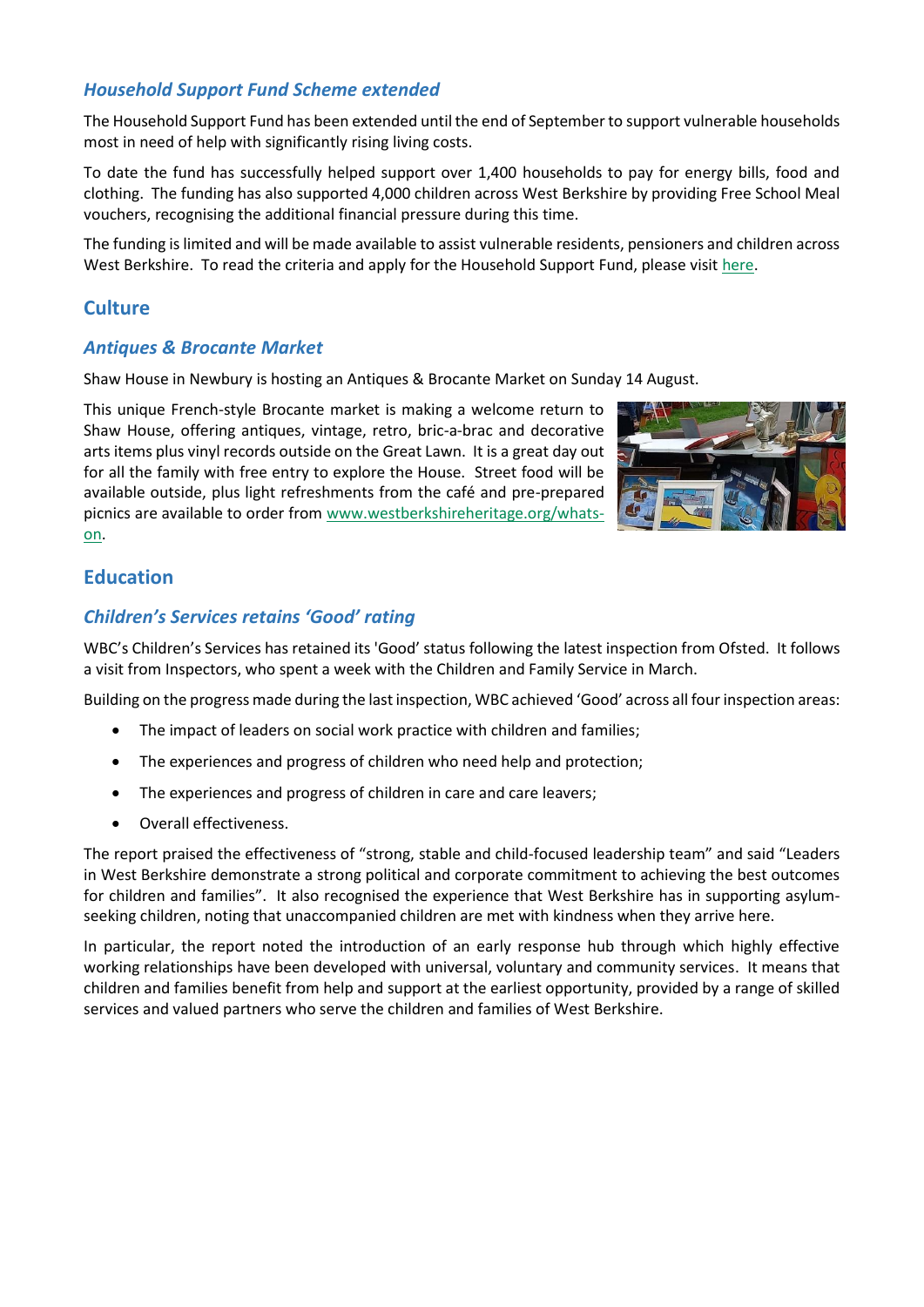#### *Keevill Unit officially opens at Speenhamland School*



A new learning space for children with physical disabilities was officially opened at the end of April by Paralympian Louise Sugden. Louise is a former Speenhamland and Keevill pupil, and has competed both as a former wheelchair basketball player and current powerlifter.

The Keevill Unit is part of an £860k transformation project funded by WBC. The first phase saw the refurbishment of the Pelican Building, an existing structure on the school site, into an inspiring learning environment for Early Years children, providing two new classrooms,

a designated outdoor learning zone, accessible toilet and hoist for children with physical disabilities and extra indoor and outdoor space, for all pupils to enjoy.

When the Pelican Building was complete, work began to relocate the Keevill Unit for children with physical difficulties. The expanded area now provides two classrooms, a dedicated Special Educational Needs therapy room, an accessible hygiene room, two resource areas/office, and a kitchen area.

#### *Curridge School Eco-success*

Curridge Primary School in Thatcham are celebrating their Eco-Schools Green Flag award with merit! To achieve this accolade, Year 6 children made a huge effort in continuing the 'green' work featured in the curriculum, and collected evidence over an eighteen-month period to submit to the Eco-School team.

This included taking part in lessons and projects featuring art inspired by Wangari Maathai and Jadav Payeng; drawing up an environmental review & action plan; designing a sustainable housing development of 150 homes, and building bug hotels and gardens to attract more wildlife.

## **Health and Social Care**

#### *Healthy Start Scheme*

WBC has been promoting changes to the Government's Healthy Start Scheme, which supports eligible lowincome families receiving benefits (with a move from vouchers to a card based scheme).

[Healthy Start](https://protect-eu.mimecast.com/s/KuDLCVPrZU2n2n4FzdSs5?domain=track.vuelio.uk.com) is a national programme to help those who qualify by providing free vitamins from pregnancy, plus financial support to pay for healthy food and milk until their child is four.

Mums that are more than ten weeks pregnant, or have a child under four, may be entitled to receive a Healthy Start card, which can be used to obtain free vitamins, and has money loaded on it to buy items including vegetables, fruit, pulses, cow's milk and infant formula milk, in a number of shops displaying the MasterCard logo. The card can be applied for [online](https://www.healthystart.nhs.uk/how-to-apply/) and a further benefit will be added to it every four weeks.

#### *Health and Wellbeing Bags*

Sometimes people need to take some time and do something for themselves – maybe reading a book, learning a new recipe, having an activity to do with a friend, or going for a walk…

WBC launched this new scheme last month and wants to advertise that you can find all of this and more in the new Wellbeing Bags, each containing a selection of items, that can be borrowed free from local libraries.

#### *Cyclomaniacs*

Cyclomaniacs is a fun session of cycling for children aged nine to 12 years taking place on Saturday mornings from 09:00 to 11:30. No specialist equipment is needed; just a bike, a cycle helmet and a can-do attitude to have fun.

Costing just £15 per rider, there are limited places available. The sessions will take place at Shaw House, Church Rd, Shaw, Newbury, RG14 2DR, and the next events are taking place on the following dates: 4 June, 18 June, 2 July, 16 July, 3 September and 17 September (a limited number of loan bikes are available on the day at a cost of £5 per bike per session). Level 2 and Level 3 Bikeability courses are also available - this is the modern standard for cycle training, giving everyone the skills and confidence to cycle on the road.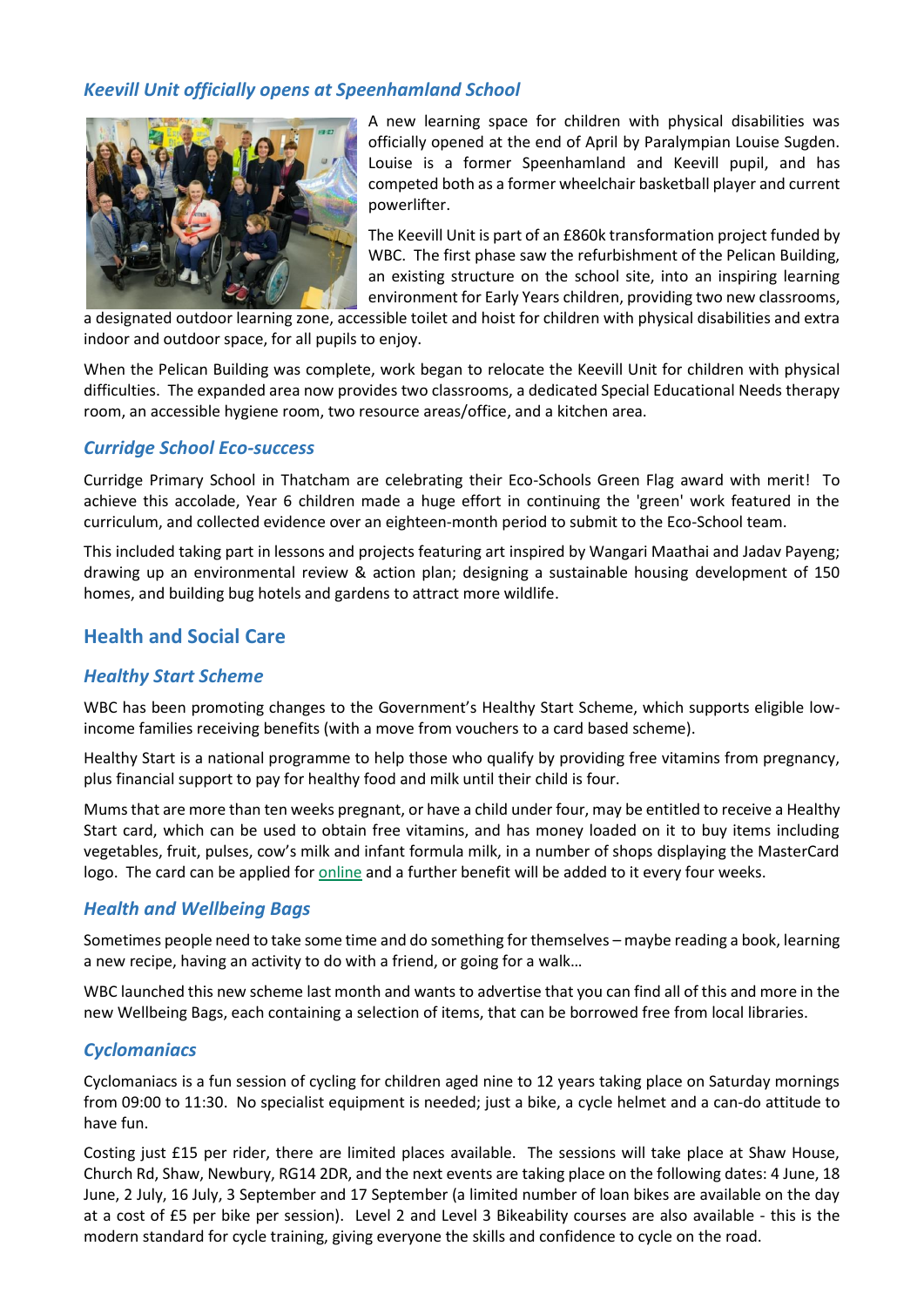For more information and to book a place for Cyclomaniacs, or for more about Bikeability, please email [activetravel@westberks.gov.uk.](mailto:activetravel@westberks.gov.uk)

### **Environment**

#### *Free soil conditioner giveaway success!*



WBC's first ever soil conditioner giveaway at the Integrated Waste Management Facility at Padworth was a huge success, which saw 25 tonnes of soil conditioner collected by West Berkshire residents on Saturday 21 and Sunday 22 May.

Residents patiently waited for their turn as there were long queues on Saturday due to high demand for the material, which is a fine grade, peat free soil conditioner, made from garden and food waste collected from households across West Berkshire.

## **Community**

#### *Sustainability Fund*



After a successful launch in 2021, Veolia's Sustainability Fund is back this year and offering up to £1,000 worth of funding to innovative project ideas to transform local communities across the UK.

The Fund will support inspirational ideas that aim to make a positive change towards local communities. The purpose of the Fund is to support non-profit organisations, community groups or individuals that help transform their local

community through enhancing biodiversity, promoting sustainable waste behaviours, protecting or preserving resources and the environment, or using recycled, reused or reclaimed materials.

Projects can apply at veolia.co.uk/sustainability-fund.

#### **Transport**

#### *New community bus for the Newbury and Thatcham Handybus service*

WBC has funded a new community bus for the Newbury and Thatcham Handybus service, run by the Volunteer Centre West Berkshire.

The bus, which has been adapted to be fully accessible, was successfully funded through the Capital Grant Fund, which is available for all local community transport operators to bid for.

The new service will provide an opportunity for those who are unable to use public transport to access local town centres for shopping, to attend appointments and meet friends.

The new minibus is part of the ongoing support for community transport schemes. £55k has been allocated in funding this year to help local providers deliver services, as well as making grants totalling £50k available for capital projects each year.



#### *Speed Checks*

WBC's Road Safety Team and officers from Thames Valley Police visited several locations on Friday 13 May to carry out speed checks.



Using a laser speed detection device, speeds were checked and those drivers found to be breaking the speed limit were pulled over.

As a result, nine drivers were issued with tickets for excessive speed in 30mph zones.